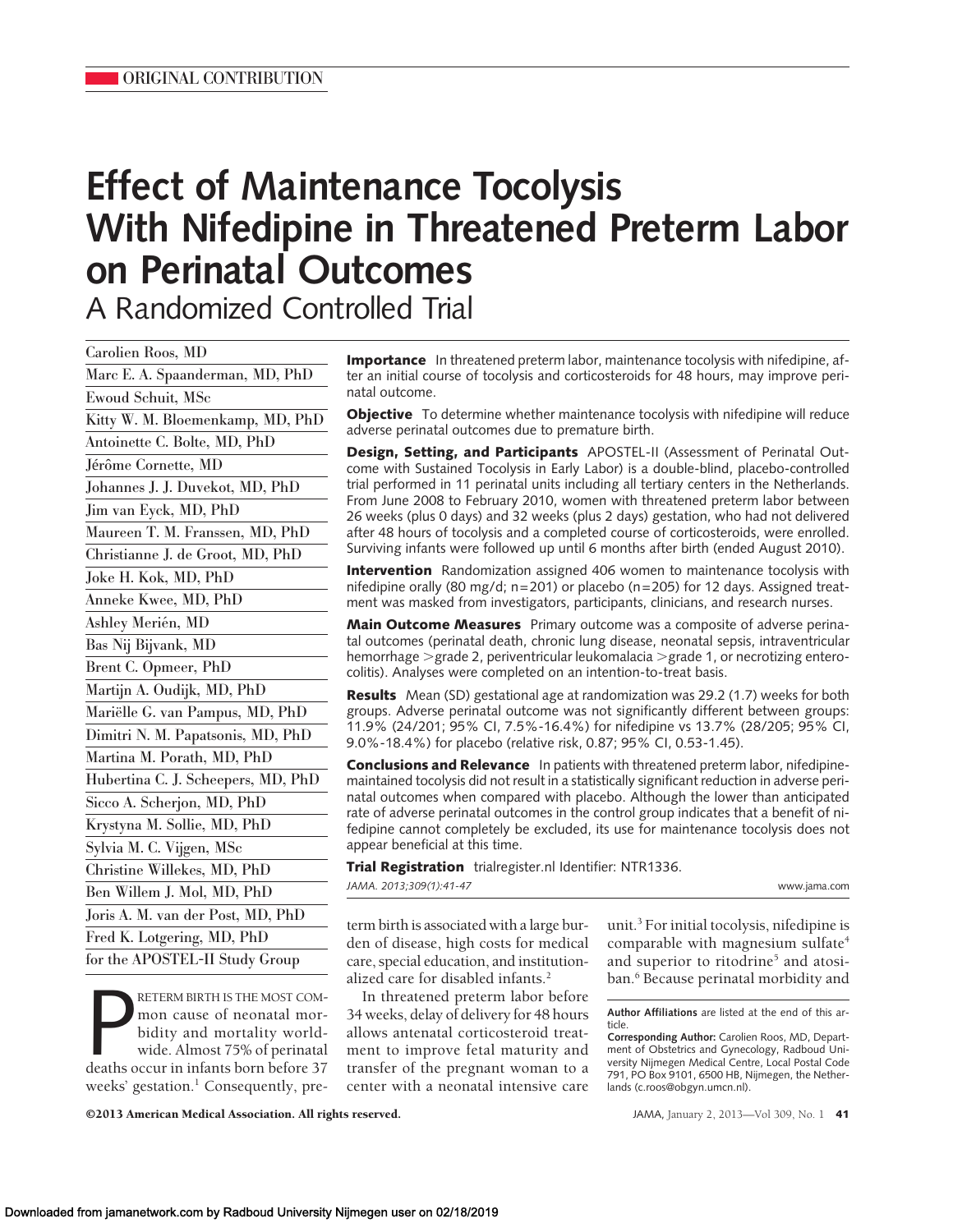mortality are inversely related to gestational age, $7$  delay of delivery for more than 48 hours may improve perinatal outcome.

However, the effectiveness of maintenance tocolysis, after an initial course of tocolysis and corticosteroids for 48 hours, on pregnancy and perinatal outcome has not been demonstrated. Three meta-analyses failed to show any beneficial effect of maintenance tocolysis with  $\beta$ -mimetics, oxytocin antagonists, or magnesium sulfate.<sup>8-10</sup> Maintenance tocolysis with nifedipine has been assessed in 3 small trials that showed contradictory results. In one study, Sayin et al $^{11}$  reported a significant increase in mean gestational age at delivery, whereas 2 other studies<sup>12,13</sup> did not demonstrate a beneficial effect on gestational age at delivery (pooled mean difference,  $-0.14$ ; 95% CI,  $-1.2$  to 0.95). These studies were not powered to detect effects on perinatal outcome, but only to detect an effect on prolongation of pregnancy. Yet reduction of perinatal mortality and morbidity should be the primary goal of maintenance tocolysis. Therefore, we evaluated the effectiveness of maintenance tocolysis with nifedipine on perinatal outcome.

## **METHODS**

We performed a multicenter, doubleblind, placebo-controlled trial in 11 perinatal units including all tertiary centers in the Netherlands. Randomization of participants occurred between June 2008 and February 2010; follow-up was completed in August 2010. The complete study protocol is reported elsewhere.14 Written informed consent was obtained from all participants. The trial was approved by each institutional review board.

## **Study Population**

Women with threatened preterm labor and a gestational age between weeks 26 (plus 0 days) and 32 (plus 2 days), who had not delivered after a complete 48-hour course of tocolytics and corticosteroids, were eligible for participation. The diagnosis of threat-

**42** JAMA, January 2, 2013—Vol 309, No. 1 **Canadia American Medical Association. All rights reserved.** 

ened preterm labor was based on changes in cervical length, progression in dilatation in combination with contractions, or on ruptured membranes. The initial tocolytic was usually nifedipine or atosiban, according to local protocol. We included women with singleton and multiple pregnancies with and without ruptured membranes. Women who were transferred to a tertiary center during the first 48 hours could be included. In case of transfer, the diagnosis of threatened preterm labor was established by confirmation of ruptured membranes, measurement of the cervical length by ultrasound, dilatation at vaginal examination, or a combination of these factors. Threatened preterm labor was considered to remain present in all women who had not delivered in the first 48 hours after admission.

Maternal exclusion criteria were signs of intrauterine infection, hypertension ( $\geq$ 140/90 mm Hg), preeclampsia, HELLP syndrome (hemolysis, elevated liver enzymes, and low platelet count), placenta previa, and contraindications for nifedipine. Fetal exclusion criteria included signs of fetal distress, known lethal congenital anomalies, and intrauterine death.

## **Randomization**

Women were randomly assigned to receive nifedipine or placebo (allocation ratio 1:1) for 12 days. Group assignment was based on a computergenerated random sequence in blocks of 4 participants. Treatment assignment and block size were blinded to investigators, participants, clinicians, and research nurses. For additional tocolysis or unblinding of treatment allocation (possible for reasons of safety), the study group provided 24-hour telephone service.

To demonstrate generalizability of findings, the outcome of women who refused randomization (nonrandomization group) was assessed separately. This group was treated according to local protocol. Women in the nonrandomization group gave written informed consent for follow-up of their data.

#### **Interventions**

Study medication was 20 mg of nifedipine slow-release tablets every 6 hours, resulting in a total daily dose of 80 mg of nifedipine or placebo tablets. Initiation of study medication was 48 to 72 hours after the start of initial tocolysis. Study protocol allowed treating physicians to decrease the dosing interval of the study drug to every 4 hours based on the patient's symptoms. Study medication was phased out from day 10 (total daily dose of 60 mg) until day 12 (total daily dose of 20 mg) and discontinued on day 13. Maintenance nifedipine therapy was limited to 12 days following 2 days of initial tocolysis and corticosteroids, based on the assumption that 2 weeks' prolongation of pregnancy in threatened preterm labor patients, if clinically relevant, should show an effect on perinatal outcome.

We studied the effect with nifedipine for 12 days with duration extending to a maximal gestational age of 34 weeks. This method of intervention was implemented for 2 reasons. First, the Dutch national guideline on preterm labor considers the risk of adverse perinatal outcome after 34 weeks' gestation too small to warrant tocolysis. Second, any beneficial effect of maintenance tocolytic therapy should be more easily demonstrated in a group of cases at high risk of adverse perinatal outcome than in a group with high- and low-risk cases combined. Once study medication was completed, a repeat course of tocolysis and corticosteroids for 48 hours was allowed in case of recurrence of threatened preterm labor.

## **Study Outcome**

The primary outcome measure was a composite of adverse perinatal outcomes due to premature birth, defined as perinatal mortality and serious morbidity including chronic lung disease, neonatal sepsis (proven with a positive blood culture), severe intraventricular hemorrhage greater than grade 2, periventricular leukomalacia greater than grade 1, and necrotizing enterocolitis. Chronic lung disease was defined as oxygen dependency at 28

Downloaded from jamanetwork.com by Radboud University Nijmegen user on 02/18/2019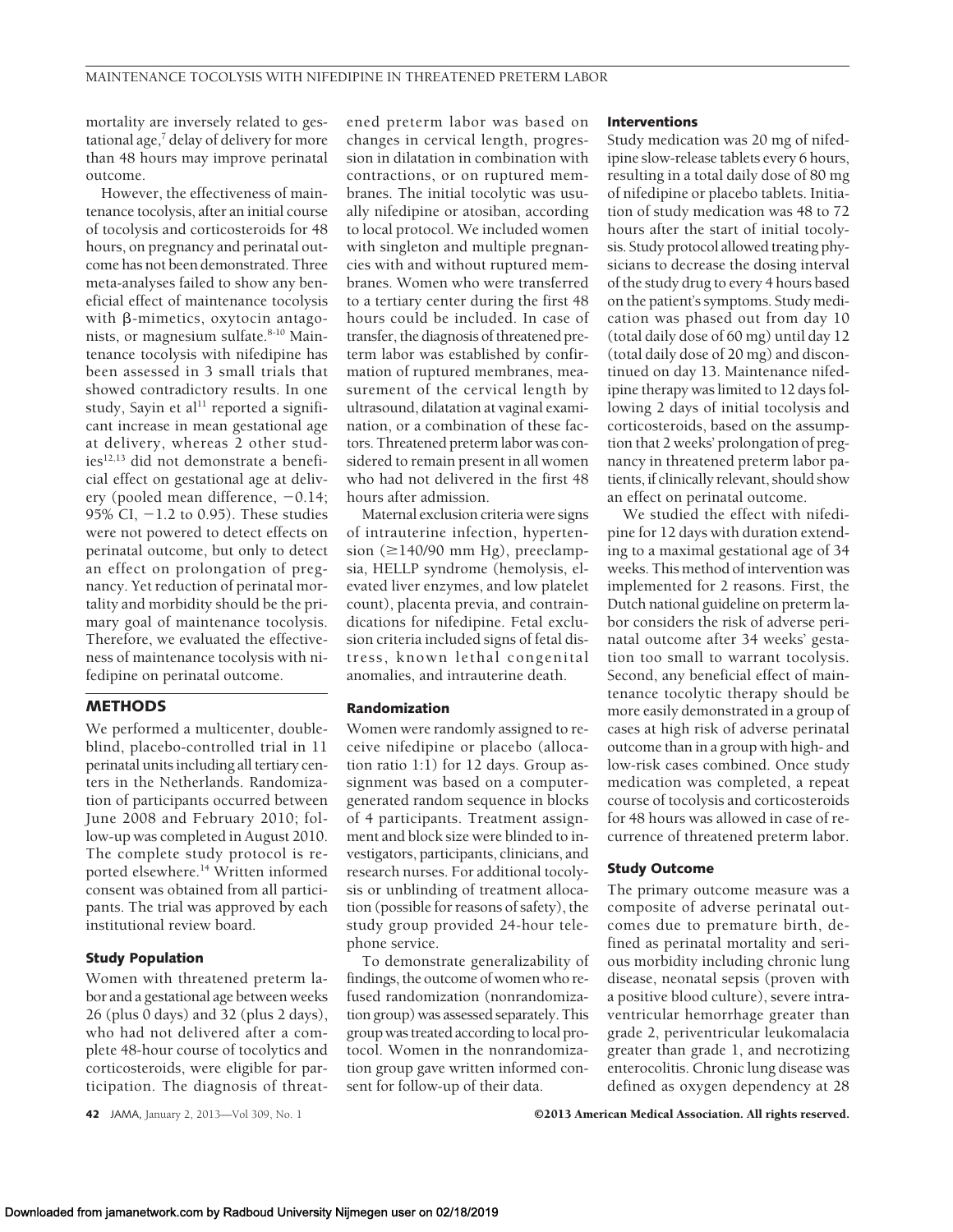days of life.<sup>15</sup> We included chronic lung disease instead of respiratory distress syndrome in our composite adverse perinatal outcome, since presence of chronic lung disease is of more prognostic importance for long-term outcome. Intraventricular hemorrhage, periventricular leukomalacia, and necrotizing enterocolitis were defined according to previously described classifications.16-18 The status of the primary outcome was evaluated for as long as 6 months after birth. All infants hospitalized for prematurity or any other reason within the first 6 months of life visited our outpatient clinic at aged 6 months.

Secondary outcome measures were gestational age at delivery, birth weight, days using ventilation support, length of stay in neonatal intensive care, and total days in hospital until 3 months corrected age. Posthoc exploratory analyses examined prolongation of pregnancy, maternal mortality, maternal blood loss, and infant respiratory distress syndrome. All outcomes were collected for both the randomized and nonrandomized groups and included in the web-based database by research nurses and midwives before the randomization code of the trial was broken.

Prespecified subgroup analyses were performed to assess the consistency of a treatment effect among subgroups defined by singleton or multiple gestation, gestational age at randomization, and absence or presence of ruptured membranes.

### **Statistical Analysis**

The trial was designed to detect a reduction from 25% in the composite neonatal outcome in the placebo group (based on 3 earlier trials on maintenance tocolysis with nifedipine<sup>11-13</sup> and 1 trial of nifedipine initial tocolysis performed in the Netherlands<sup>5</sup>) to 14% in the nifedipine maintenance tocolysis group (11% difference based on a 2-week increase in gestational age showed by Sayin et al<sup>11</sup> and on perinatal data of 1 of our participating centers). We needed to enroll 406 women to obtain a power of 80% at a significance level of .05 (2-sided). An independent data and safety monitoring committee reviewed the data after randomization of 200 women.

Data analysis was performed according to the intention-to-treat principle, ie, participants were analyzed in the allocated group even in case of discontinuation of intervention. Data were collected from participants and their infants who discontinued intervention; there were no missing data. Continuous variables are presented as means with standard deviations, as geometric means with 95% CIs, or as medians with interquartile ranges (IQRs) whenever appropriate. The primary outcome was measured per pregnancy, ie, 1 or more of the components of the primary outcome in 1 or more of the infants was counted as 1 primary outcome. The effectiveness of nifedipine was assessed by calculating relative risks (RRs) with 95% CIs and determined with a log-binomial model. The outcome of the study was dichotomous and the association of interest RR could be simply calculated from a  $2\times2$ table. Instead, we chose to calculate the association using a log-binomial regression model, which is similar to a  $\chi^2$  test on a  $2 \times 2$  table, which corresponded with the sample size calculation.

Secondary outcomes were measured per infant. For dichotomous secondary outcomes, the RR was determined using binomial generalized estimating equations (GEEs) with a loglink function. GEEs were used to account for outcomes in multiple pregnancies by considering the mother as a cluster variable.19 For continuous secondary outcomes, negative binomial GEEs with a log-link function were used. The effectiveness of nifedipine was assessed by calculating hazard ratios (HRs) with 95% CIs, geometric mean differences with 95% CIs, or incidence rate ratios (IRRs) with 95% CIs. Pregnancy outcomes were compared using log-binomial logistic regression for dichotomous outcomes and the Mann-Whitney *U* test for outcomes that did not show a normal distribution. Time to delivery was assessed with Kaplan-Meier analysis and Cox proportional

hazard analysis. A *P* value of less than .05 was considered significant (2-sided). The statistical software used was R, version 2.15.1 (R Foundation for Statistical Computing).

# **RESULTS Study Population**

We approached 636 eligible women, of whom 406 agreed to participate. Baseline characteristics of the 230 women in the nonrandomized group were comparable with those of the randomized group except for maternal age, with those in the nonrandomized group being on average 1 year younger (*P*=.01; **TABLE 1**). The data and safety monitoring committee evaluated the data after inclusion of 200 women and recommended continuing the study.

Of the 406 participants, 201 were assigned to the nifedipine group and 205 to the placebo group (**FIGURE 1**). Table 1 summarizes the baseline characteristics of the randomized population. Mean (SD) gestational age at randomization was 29.2 (1.7) weeks for both groups. Twenty-two percent of the participants had a multiple pregnancy and 25% had ruptured membranes. Initial tocolysis was provided with atosiban in 40% of the women and with nifedipine in all others.

Nine women, 3 in the nifedipine and 6 in the placebo group, never started study medication for the following reasons: withdrawal (n=6), need for emergency tocolysis for transfer to another center (n=1), complete dilatation at study entry  $(n=1)$ , and signs of intrauterine infection  $(n=1)$ .

Additional tocolysis, needed for transfer to another perinatal center, was given to 12 (6.0%) women in the nifedipine group and to 9 women (4.4%) in the placebo group (Table 1). Treatment allocation was never unblinded during the study.

## **Primary Outcome**

Adverse perinatal outcome was not significantly different between the groups, with 24 (11.9%; 95% CI, 7.5%-16.4%) cases in the nifedipine group and 28 (13.7%; 95% CI, 9.0%-18.4%) in the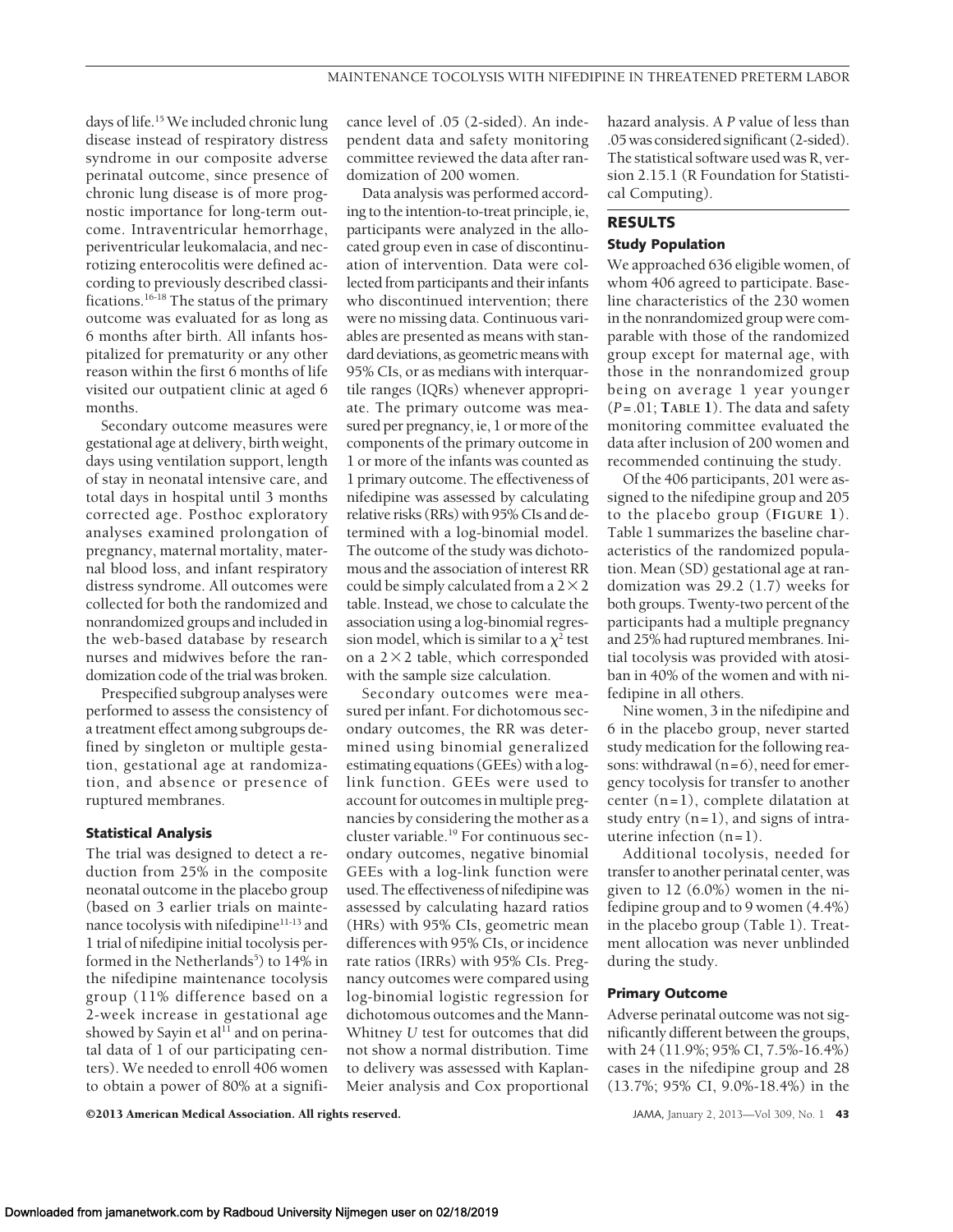placebo group (RR, 0.87; 95% CI, 0.53- 1.45; **TABLE 2**), risk difference 1.8%  $(95\% \text{ CI}, -4.7 \text{ to } 8.3\%)$ . Perinatal death occurred in 5 (2.5%) in the nifedipine group and in 4 (2.0%) in the placebo group (RR, 1.3; 95% CI, 0.35-4.7). The rates of chronic lung disease, proven neonatal sepsis, intraventricular hemorrhage greater than grade 2, periventricular leukomalacia greater than grade 1, and necrotizing enterocolitis were comparable between both groups.

## **Secondary Outcome**

Mean (SD) gestational age at delivery was comparable for both groups: 34.1 (4.0) weeks for the nifedipine group and 34.2 (4.0) weeks for the placebo group

| <b>Table 1.</b> Baseline Demographics and Clinical Characteristics |                                      |                        |                                 |  |  |  |  |
|--------------------------------------------------------------------|--------------------------------------|------------------------|---------------------------------|--|--|--|--|
|                                                                    | Participants by Study Group, No. (%) |                        |                                 |  |  |  |  |
| Characteristics                                                    | Nifedipine<br>$(n = 201)$            | Placebo<br>$(n = 205)$ | Nonrandomization<br>$(n = 230)$ |  |  |  |  |
| Age, mean (SD), y                                                  | 30.2(5.1)                            | 30.2(5.1)              | $28.7(5.5)^a$                   |  |  |  |  |
| Body mass index, mean (SD) <sup>b</sup>                            | 23.3(4.7)                            | 23.3(4.3)              | 23.5(5.0)                       |  |  |  |  |
| White race                                                         | 166 (82.6)                           | 155 (75.6)             | 166 (72.2)                      |  |  |  |  |
| Nulliparous                                                        | 116 (57.7)                           | 106 (51.7)             | 134 (58.3)                      |  |  |  |  |
| Prior preterm birth                                                | 39 (19.4)                            | 55 (26.8)              | 40 (17.4)                       |  |  |  |  |
| Gestational age at study entry,<br>mean (SD), wk                   | 29.2(1.7)                            | 29.2(1.7)              | 29.2(1.9)                       |  |  |  |  |
| Multiple gestation                                                 | 42 (20.9)                            | 48 (23.4)              | 45 (19.6)                       |  |  |  |  |
| Twins                                                              | 40 (19.9)                            | 44 (21.5)              | 42 (18.3)                       |  |  |  |  |
| <b>Triplets</b>                                                    | 2(1.0)                               | 4(1.9)                 | 3(1.5)                          |  |  |  |  |
| pPROM at study entry                                               | 53 (26.4)                            | 48 (23.4)              | 44 (19.1)                       |  |  |  |  |
| Vaginal bleeding at study entry                                    | 38 (18.9)                            | 38 (18.5)              | 43 (18.7)                       |  |  |  |  |
| Additional tocolysis                                               | 12(6.0)                              | 9(4.4)                 | <b>NA</b>                       |  |  |  |  |
| Vaginal examination at study entry                                 | $(n = 134)$                          | $(n = 132)$            | $(n = 111)$                     |  |  |  |  |
| Dilatation, median (IQR), cm                                       | $0(0-1)$                             | $1(0-2)$               | $1(0-1)$                        |  |  |  |  |
| Cervical length, median (IQR), mm                                  | 25 (15-35)                           | 23 (15-30)             | 24 (17-31)                      |  |  |  |  |

Abbreviations: IQR, interquartile range; NA, not applicable; pPROM, premature rupture of the membranes before 37

weekstation.<br><sup>a</sup>*P=*.01.<br><sup>b</sup>Body mass index is calculated as weight in kilograms divided by height in meters squared.



**44** JAMA, January 2, 2013—Vol 309, No. 1 **Canadia American Medical Association. All rights reserved.** 

(HR, 1.0; 95% CI, 0.83-1.2; **TABLE 3**). Birth weight was not significantly different between the 2 groups, with a geometric mean difference of 27 g (95% CI,  $-128$  to 195). Neonatal intensive care unit admission occurred in 100 of 245 neonates (40.8%) in the nifedipine group and in 102 of 257 (39.7%) in the placebo group. The length of neonatal intensive care unit admission was 10 days for both groups (IRR, 0.92; 95% CI, 0.70-1.2). Ventilation support for the nifedipine group was provided for 2 days (IQR, 1-4) and for the placebo group for 3 days (IQR, 1-6) (IRR, 0.74; 95% CI, 0.43-1.3). Total hospital admission was 23 days for both groups (IRR, 0.97; 95% CI, 0.82-1.1).

Prespecified subgroup analysis of women randomized between 26 weeks (plus 0 days) and 27 weeks (plus 6 days), 28 weeks (plus 0 days) and 29 weeks (plus 6 days), and 30 weeks (plus 0 days) and 32 weeks (plus 1 day) of gestation revealed no differences in either perinatal mortality, composite adverse perinatal outcome, gestational age at delivery, or birth weight between the groups (eTable 1, eTable 2, and eTable 3 available at http://www.jama.com). Similarly, subgroup analyses among women with singleton and multiple pregnancies and among women with and without ruptured membranes revealed no differences.

## **Exploratory Outcomes**

Prolongation of pregnancy was comparable between groups (HR, 1.0; 95% CI, 0.84-1.2), and the Kaplan-Meier curve indicated no difference (logrank *P*, .85; **FIGURE 2**). Delivery prior to 32 weeks (plus 0 days) gestation occurred in 66 (32.8%) women in the nifedipine group and 71 (34.6%) women in the placebo group (RR, 0.95; 95% CI, 0.73-1.3). Infant respiratory distress syndrome treated with surfactant occurred in 12 of 201 (6.0%) pregnancies in the nifedipine group and in 14 of 205 (6.8%) in the placebo group (RR, 0.87; 95% CI, 0.41-1.8).

Maternal mortality did not occur in either group. In both groups, 1 participant was admitted to the intensive care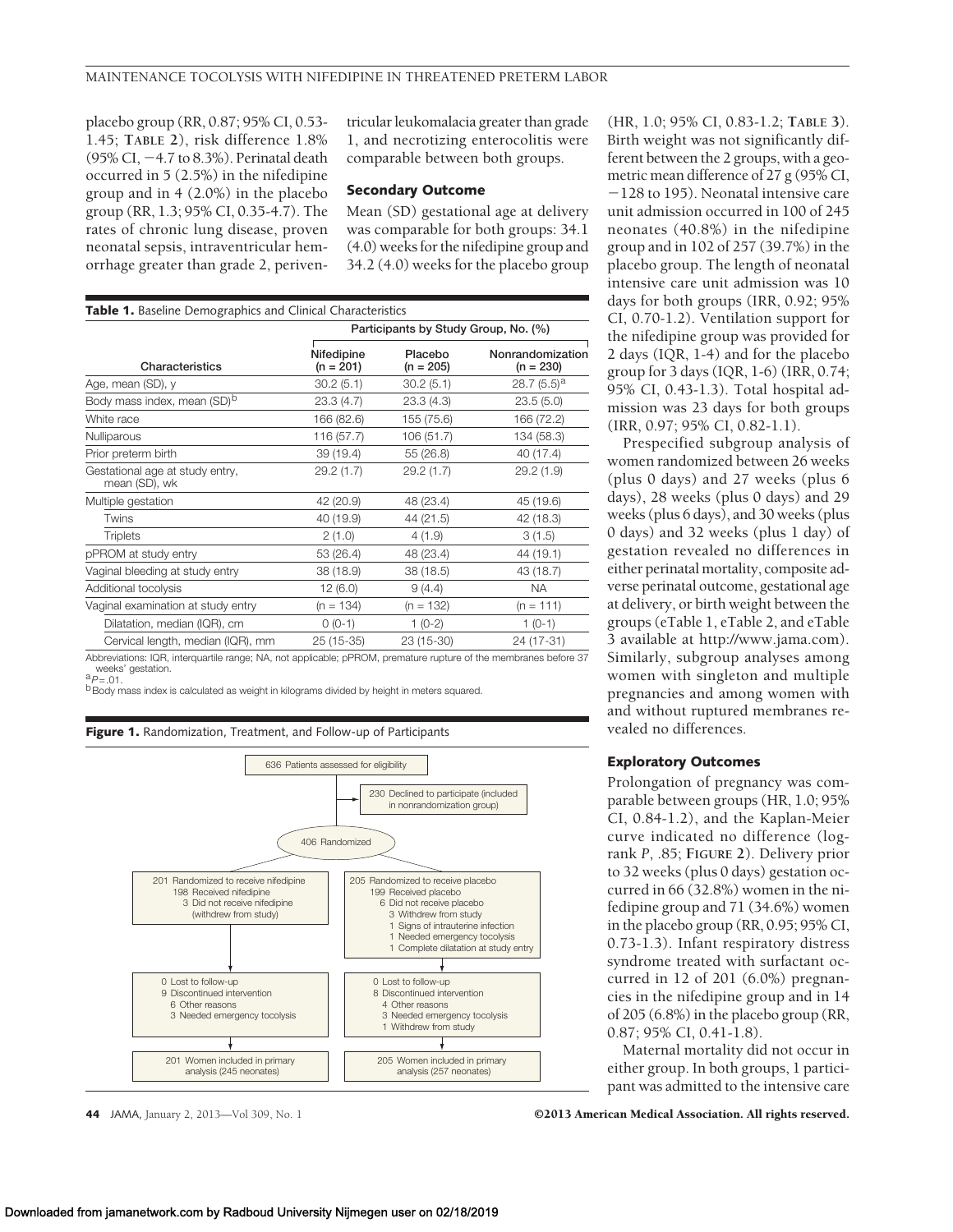unit because of severe bleeding during the third stage of labor. Cesarean deliveries were performed in 53 (26.4%) women in the nifedipine group and in 56 (27.3%) women in the placebo group (RR, 0.97; 95% CI, 0.70-1.3). Vaginal blood loss during the third stage was not significantly different with geometric mean values of 403 mL (nifedipine) and 353 mL (placebo). Severe blood loss of greater than 1000 mL occurred in 22 of 201 (11.1%) women in the nifedipine group and in 15 of 205 (7.3%) women in the placebo group (RR, 1.5; 95% CI, 0.80-2.8).

In 120 participants who delivered while still using study medication, women receiving nifedipine had significantly more blood loss than those in the placebo group: 432 ml vs 307 mL, with a geometric mean difference of 125 mL (95% CI, 3-295; *P*, .045). Severe blood loss of greater than 1000 mL occurred in 8 of 59 (13.6%) women in the nifedipine group and in 3 of 61 (4.9%) women in the placebo group (RR, 2.6; 95% CI, 0.73-9.3).

# **COMMENT**

Our randomized placebo-controlled trial in women with threatened preterm labor showed that nifedipine maintenance tocolysis for 12 days did not result in a significant reduction in adverse perinatal outcomes when compared with placebo.

Our study has several strengths. We chose a clinically important end point; conducted a large, nationwide study in which all 10 perinatal centers in the Netherlands participated; and included high-risk participants, more than two-thirds of whom delivered preterm. Only tocolytic maintenance was studied (independent of initial tocolysis) and few women received additional tocolysis (5%), which was lower than the 8% to 42% reported in the previous trials with nifedipine.<sup>11-13</sup> The study likely represents the population at risk of threatened preterm labor. Most of the participating women were referred from regional hospitals where the decision for referral and start of the initial treatment was taken unaffected by the incentive to recruit women for the study. Two-thirds of the 636 eligible women consented to randomization and the relevant baseline characteristics of women who declined randomization were not different from those of the study groups, except for maternal

age (the nonrandomized group was 1 year younger).

The limitations of our study include lower than planned power for primary and secondary end points in the study design due to a lower than anticipated control event rate. The primary outcome in our study was a composite of adverse perinatal outcomes. Previous studies evaluatinginterventions thought to improve perinatal outcome, such as progestagens in multiple pregnancy, were powered on duration of pregnancy.<sup>20,21</sup> The reason for choosing neonatal outcome as the primary outcome was that this is the relevant clinical outcome and not gestational age per se. This is a strength, as prolongation of pregnancy is not a goal in itself but only a step in the pathway to reduce adverse perinatal outcomes. However, the 14% adverse outcome in the placebo group was low in comparison to the anticipated rate of 25%. This can be explained by improved neonatal care over the last decades and differences with the studies used to estimate this anticipated rate. If the true RR were as low as the lower bound of the 95% CI (0.53), the absolute risk reduction could be 6.5%, which would be considered as irrelevant by

| Table 2. Perinatal Outcome                            |                           |                                      |                       |                        |  |  |  |
|-------------------------------------------------------|---------------------------|--------------------------------------|-----------------------|------------------------|--|--|--|
|                                                       |                           | Participants by Study Group, No. (%) |                       | <b>IRR</b><br>(95% CI) |  |  |  |
| <b>Primary Outcome</b>                                | Nifedipine<br>$(n = 201)$ | Placebo<br>$(n = 205)$               | <b>RR</b><br>(95% CI) |                        |  |  |  |
| Adverse perinatal outcome <sup>a</sup>                | 24 (11.9)                 | 28 (13.7)                            | $0.87(0.53 - 1.45)$   |                        |  |  |  |
| Perinatal death                                       | 5(2.5)                    | 4(2.0)                               | $1.3(0.35-4.7)$       |                        |  |  |  |
| Chronic lung disease                                  | 5(2.5)                    | 6(2.9)                               | $0.85(0.26-2.7)$      |                        |  |  |  |
| Neonatal sepsis                                       | 16(8.0)                   | 18(8.8)                              | $0.91(0.48-1.7)$      |                        |  |  |  |
| IVH >qrade 2                                          | 2(1.0)                    | 5(2.4)                               | $0.41(0.08-2.1)$      |                        |  |  |  |
| $PVL >$ grade 1                                       | $\Omega$                  | $\Omega$                             | <b>NA</b>             |                        |  |  |  |
| Necrotizing enterocolitis                             | 5(2.5)                    | 3(1.5)                               | $1.7(0.41 - 7.0)$     |                        |  |  |  |
| Secondary outcome                                     | $(n = 245)$               | $(n = 257)$                          |                       |                        |  |  |  |
| Geometric birth weight, mean (95% CI), q <sup>b</sup> | 2047 (1950-2149)          | 2035 (1938-2138)                     |                       |                        |  |  |  |
| Neonatal intensive care unit admission, No. (%)       | 100 (40.8)                | 102 (39.7)                           | $0.99(0.78-1.3)$      |                        |  |  |  |
| Length, median (IQR), d                               | $10(6-19)$                | $10(5-24)$                           |                       | $0.92(0.70-1.2)$       |  |  |  |
| Ventilation support, No. (%)                          | 35(14.3)                  | 34 (13.2)                            | $1.1 (0.67 - 1.7)$    |                        |  |  |  |
| Length, median (IQR), d                               | $2(1-4)$                  | $3(1-6)$                             |                       | $0.74(0.43-1.3)$       |  |  |  |
| Total hospital admission, No. (%)                     | 216 (88.2)                | 220 (85.6)                           | $1.0(0.95 - 1.1)$     |                        |  |  |  |
| Length, median (IQR), d                               | $23(5-42)$                | $23(4-45)$                           |                       | $0.97(0.82 - 1.1)$     |  |  |  |
|                                                       |                           |                                      |                       |                        |  |  |  |

Abbreviations: IQR, interquartile range; IRR, incidence rate ratio; IVH, intraventricular hemorrhage; NA, not applicable; PVL, periventricular leukomalacia; RR, relative risk.<br>A Adverse perinatal outcome was a composite of

b The geometric mean differerence is 27 g (95% CI, -128 to 195).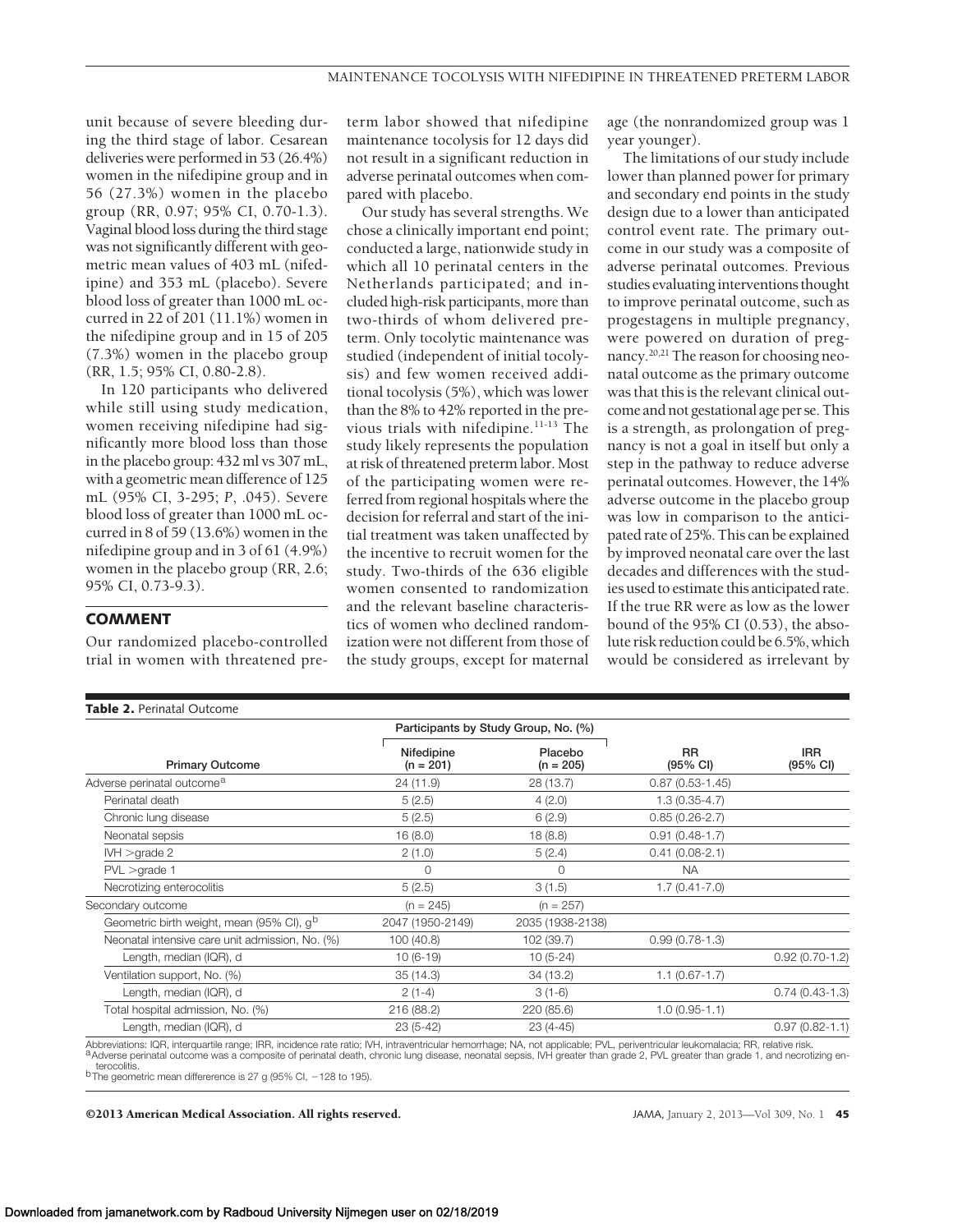#### **Table 3.** Maternal Outcome

|                                                                    | No. (%)                   |                        |                 |                  |                                        |
|--------------------------------------------------------------------|---------------------------|------------------------|-----------------|------------------|----------------------------------------|
| <b>Total Randomized Groups</b>                                     | Nifedipine<br>$(n = 201)$ | Placebo<br>$(n = 205)$ | HR (95% CI)     | RR (95% CI)      | Geometric Difference,<br>Mean (95% CI) |
| Secondary outcome<br>Gestational age at delivery, mean (SD), wk    | 34.1(4.0)                 | 34.2(4.0)              | $1.0(0.83-1.2)$ |                  |                                        |
| Exploratory outcomes<br>Prolongation of pregnancy, median (IQR), d | $30(7-56)$                | $32(4-59)$             | $1.0(0.84-1.2)$ |                  |                                        |
| Delivery, wk <sup>a</sup>                                          |                           |                        |                 |                  |                                        |
| $<$ 32                                                             | 66 (32.8)                 | 71 (34.6)              |                 | $0.95(0.73-1.3)$ |                                        |
| $<$ 34                                                             | 96 (47.8)                 | 96(46.8)               |                 | $1.0(0.83-1.3)$  |                                        |
| $<$ 37                                                             | 137 (68.2)                | 137 (66.8)             |                 | $1.0(0.89-1.2)$  |                                        |
| Serious adverse events <sup>b</sup>                                | 6(3.0)                    | 5(2.4)                 |                 | $1.2(0.38-4.0)$  |                                        |
| Intrauterine infection                                             | 13(6.5)                   | 15(7.3)                |                 | $0.88(0.43-1.8)$ |                                        |
| Cesarean delivery                                                  | 53 (26.4)                 | 56 (27.3)              |                 | $0.97(0.70-1.3)$ |                                        |
| Hemorrhage >1000 mL                                                | 22(11.1)                  | 15(7.3)                |                 | $1.5(0.80-2.8)$  |                                        |
| Geometric blood loss at delivery, mean (95% CI), mL                | 403 (360-452)             | 353 (319-391)          |                 |                  | $50(-8 \text{ to } 118)$               |
| Subgroups delivered within study period                            | $(n = 59)$                | $(n = 61)$             |                 |                  |                                        |
| Hemorrhage >1000 mL                                                | 8(13.6)                   | 3(4.9)                 |                 | $2.6(0.73-9.3)$  |                                        |
| Geometric blood loss at delivery,<br>mean (95% CI), mL             | 432 (343-544)             | 307 (248-379)          |                 |                  | 125 (3-295) <sup>c</sup>               |

Abbreviations: HR, hazard ratio; IQR, interquartile range; RR, relative risk.<br><sup>a</sup>No. (%) of women in whom delivery was delayed are reported as cumulative values from less than 32 weeks to less than 34 weeks to and from les





most patients and clinicians unless the harms and costs of treatment were negligible. Although this implies that our data cannot exclude that maintenance tocolysis with nifedipine could improve perinatal outcome, we found no benefit of maintenance tocolysis on any secondary, subgroup, or exploratory analysis.

Another limitation is the inclusion of both singletons and multiples in

the study. A differential effect is possible because multiples have an increased risk of delivering preterm. We did not observe any difference between the subgroups, but the numbers per subgroup were too small to exclude a possible difference.

This study confirms the findings of 3 previous smaller trials, all of which did not show an effect of nifedipine maintenance tocolysis on perinatal outcome.11-13 It seems likely that the absence of any effect is not due to ineffectiveness of nifedipine as a uterine relaxant. Other commonly used tocolytic agents, including  $\beta$ -mimetics, oxytocin antagonists, and magnesium sulfate, were equally ineffective as maintenance therapy in prolonging pregnancy or improving perinatal outcome.<sup>8-10</sup> Apparently, symptomatic treatment of uterine contractions with any uterine relaxant is ineffective when used as maintenance therapy. The etiology of threatened preterm labor is multifaceted and includes subclinical intrauterine infection.<sup>22</sup> Future research should be directed toward therapies tailored to the specific underlying causes of preterm labor.

**Author Affiliations:** Department of Obstetrics and Gynecology, Radboud University Nijmegen Medical Centre, Nijmegen, the Netherlands (Drs Roos, Spaanderman, and Lotgering); Department of Epidemiology, Julius Center for Health Sciences and Primary Care (Mr Schuit), and Department of Obstetrics and Gynecology (Drs Kwee and Oudijk), University Medical Center Utrecht, Utrecht, the Netherlands; Department of Obstetrics and Gynecology, Leiden University Medical Center, Leiden, the Netherlands (Drs Bloemenkamp and Scherjon); Department of Obstetrics and Gynecology, VU University Medical Center, Amsterdam, the Netherlands (Drs Bolte and de Groot); Department of Obstetrics and Gynecology, Erasmus Medical Center, Rotterdam, the Netherlands (Drs Cornette and Duvekot); Department of Obstetrics and Gyne-

**46** JAMA, January 2, 2013—Vol 309, No. 1 **Canadia American Medical Association. All rights reserved.**